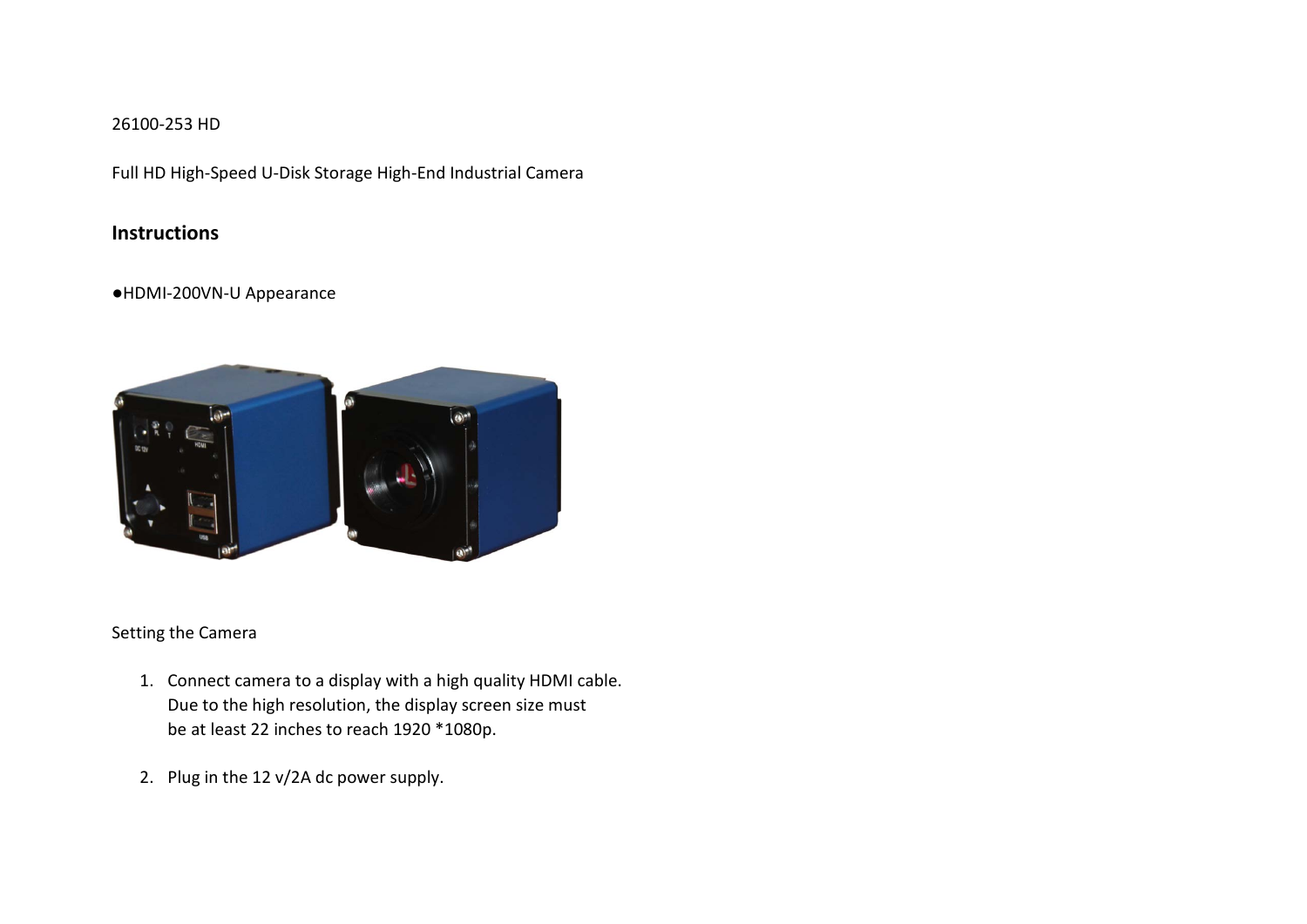3. **Color correction** (Auto White Balance):

Use a piece of white paper as a target in the focus area of the camera lens. Push the navigation button to move menu cursor to the item "P". Press the button vertically and right push again. The icon "WB" will become white. This means the white balance is working automatically and compensates for the lighting.

4. **Auto Exposure**: The icon "**AE**" will become white when selected. The unit adjusts exposure automatically and compensates for the lighting.

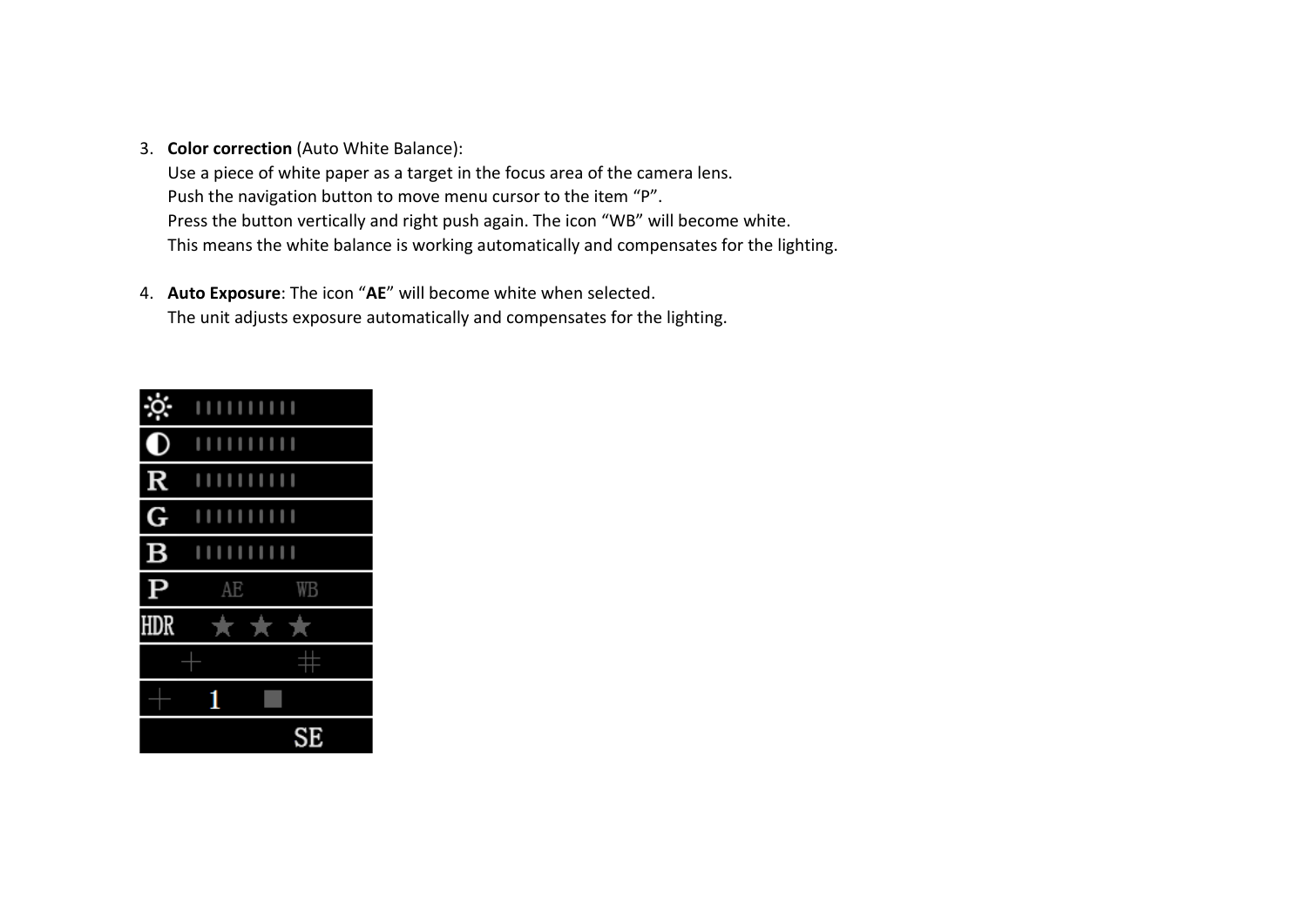NOTICE: In order to obtain the best image effect, the brightness (or exposure) value will generally be under 90.

#### **Intensity Contrast**

This function can be used for observing lower contrast samples. Generally, it is recommended they be set at zero.

#### **Using the Navigation Button**

**\***Pushing the navigation button upward or downward (or, if you're standing in front of it, forward or backward) will select the main function, or move the cursor up

or down.

**\***Pushing to the left or right will move among sub-functions or initiate them.

**\***The center button is used for making and executing assignments, and to move the item in and out of range.

# **●Display adjustment**

| main<br>menu                        | Sub-function                                | operating              | illustrate                                                                                                                                                                                        |
|-------------------------------------|---------------------------------------------|------------------------|---------------------------------------------------------------------------------------------------------------------------------------------------------------------------------------------------|
| $\mathbf P$<br>(Automati<br>c Image | AE<br>(Automatic<br>exposure<br>correction) | Push right to correct. | AE----Auto Exposure.<br>At this time, you will need to adjust the light intensity of<br>illumination, and redo the AE process. Turn the light up or<br>down to maximize or minimize illumination. |
| Correction                          | <b>WB</b><br>(Automatic                     | Push left to correct.  | WB----White Balance.                                                                                                                                                                              |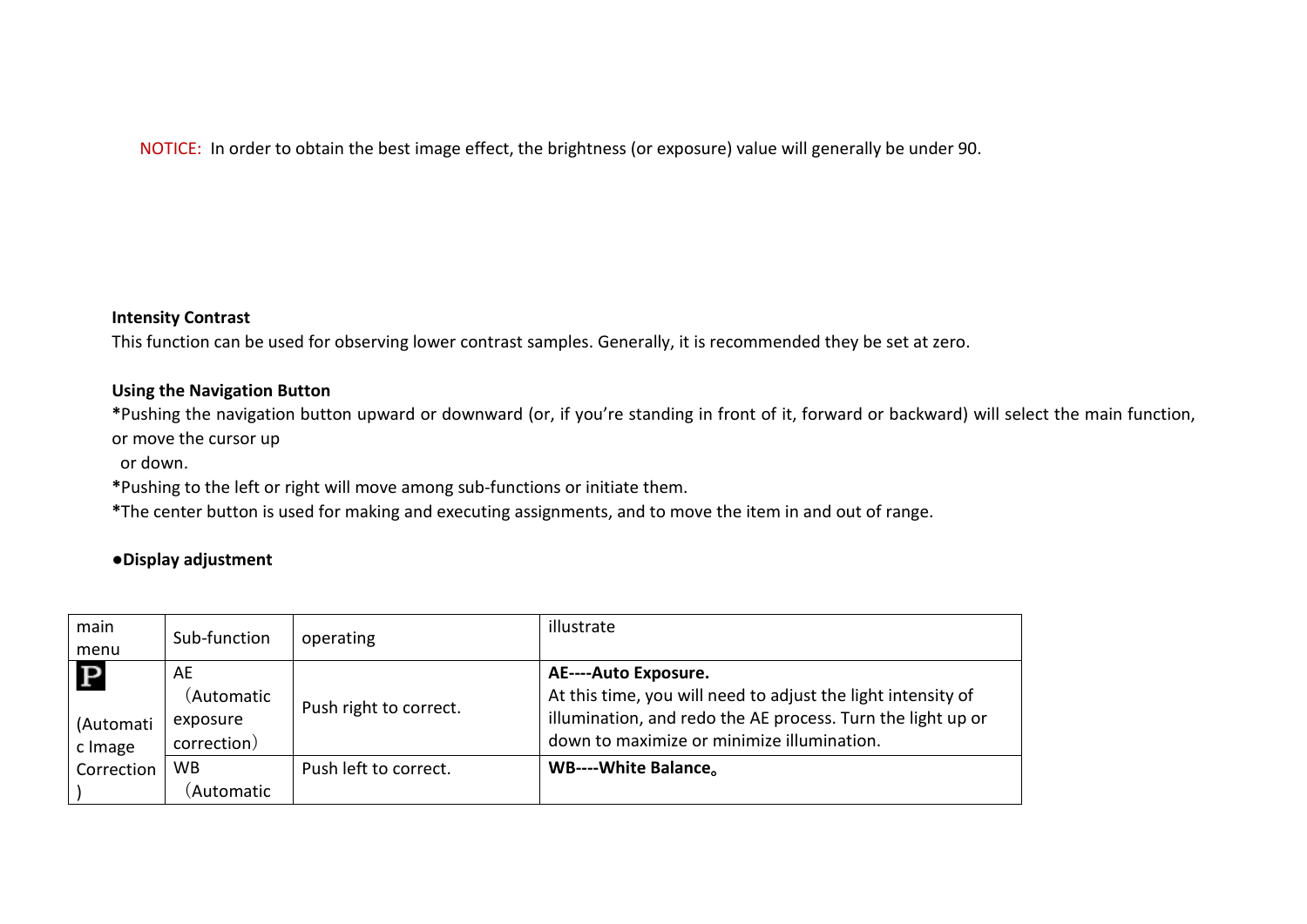|                                      | white balance<br>correction)                                                                                                                                                                                                                                                                                                                                                                                      |                       |                                                                                                                                                                                                                                                        |
|--------------------------------------|-------------------------------------------------------------------------------------------------------------------------------------------------------------------------------------------------------------------------------------------------------------------------------------------------------------------------------------------------------------------------------------------------------------------|-----------------------|--------------------------------------------------------------------------------------------------------------------------------------------------------------------------------------------------------------------------------------------------------|
| HDR<br>(High)<br>dynamic<br>response | $\star \, \forall x \in I(1)$<br>$\star \star \mathrel{\hat{H}} \mathrel{\mathop{\perp\mathrel{\sim}}\,} \mathrel{\mathop{\perp\mathrel{\sim}}\,} \mathrel{\mathop{\perp\mathrel{\sim}}\,} \mathrel{\mathop{\perp\mathrel{\sim}}\,} \mathrel{\mathop{\perp\mathrel{\sim}}\,} \mathrel{\mathop{\perp\mathrel{\sim}}\,} \mathrel{\mathop{\perp\mathrel{\sim}}\,}$<br>$\star \star \star \mathbb{I}$ (3)<br>☆☆☆ N(0) | Push right to switch. | <b>HDR---High dynamic response</b><br>HDR divided into four levels:<br>$\hat{\mathbb{X}} \hat{\mathbb{X}} \hat{\mathbb{X}}$ N(0) : closed for normal use $\circ$<br>★☆☆<br>$I(1)$ : level 1<br><b>★★☆</b> II (2): level 2<br>★★★<br>$III(3)$ : level 3 |
| <b>SE</b><br>(sharpe)<br>n edges)    | I(1)<br>$\Pi(2)$<br>III(3)                                                                                                                                                                                                                                                                                                                                                                                        | push right switching  | <b>SE---Sharpen Edges</b><br>SE is divided into four levels:<br>$N(0)$ : closed for normal use.<br>$I(1)$ : level 1<br>$\text{II}$ (2): level 2<br>$III(3)$ : level 3                                                                                  |

# **Manual Image Adjustment Effect**

| red         | pointer and | Left click to reduce, right click | RED adjustment:            |
|-------------|-------------|-----------------------------------|----------------------------|
|             | numerical   | to increase                       | adjustable range of 0-100. |
| green       | pointer and | Left click to reduce, right click | <b>GREEN</b> adjustment:   |
|             | numerical   | to increase                       | adjustable range of 0-99.  |
| <b>Blue</b> | pointer and | Left click to reduce, right click | <b>BLUE</b> adjustment:    |
|             | numerical   | to increase                       | adjustable range of 0-99.  |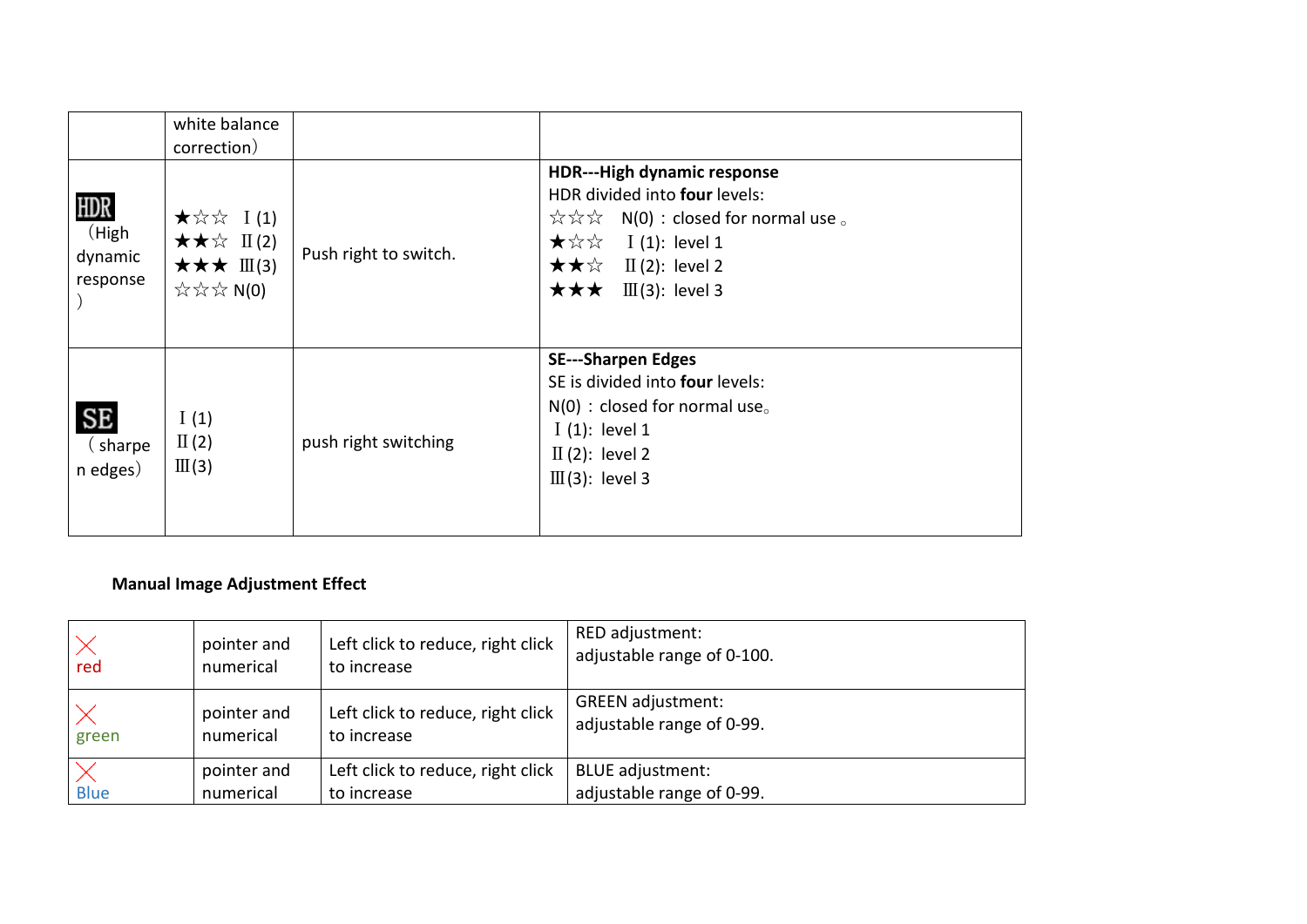| luminance     | pointer and<br>numerical              | Left click to reduce, right click<br>to increase | Luminance adjustment:<br>adjustable range of 0-99.<br>Suggestion:<br>For the best image effects, the number should be less<br>than 90. |
|---------------|---------------------------------------|--------------------------------------------------|----------------------------------------------------------------------------------------------------------------------------------------|
| High contrast | Pointer and<br>numerical<br>normal: 0 | Left click to reduce, right click<br>to increase | High contrast adjustment :<br>adjustable range: 0-10.<br>Low contrast objects use only. Generally recommended to<br>set at 0.          |

Īl,

## **Calibration line operation**

For superposition of single cross line or four lengthwise four horizontal lines, click middle button onto item



Left click( $\leftarrow$ ) or right click( $\rightarrow$ ) for more choices

To restore factory settings, left-click and hold.

 $+$ : Line of mobile。



The color of line number  $\Box$  will become green.